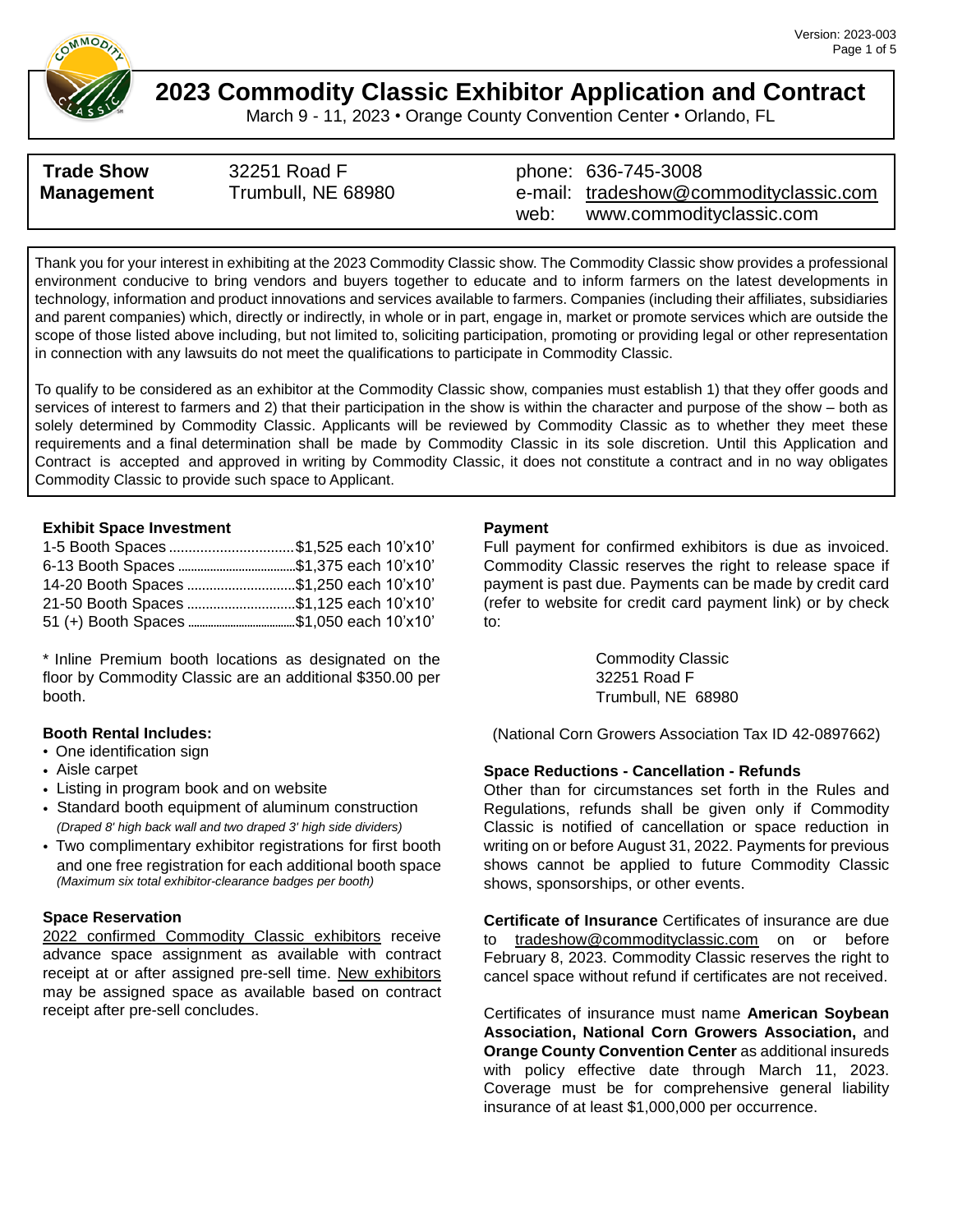

**2023 Commodity Classic Exhibitor Application and Contract**

March 9 - 11 2023 • Orange County Convention Center • Orlando, FL

services available to farmers are eligible to exhibit at Commodity Classic. Companies (including their affiliates, subsidiaries and parent companies) which, directly or indirectly, in whole or in part,

| <b>Space Request</b> |
|----------------------|
|                      |

### **Requested Booth:** Booth #

| Final placement to be determined by Commodity<br>Classic pending product/service, location away from<br>competitors<br><b>Inline:</b> # of 10' x 10' booth spaces requested $\frac{ }{ }$<br>Standard booth location<br>(as noted on floor plan - \$1,525 per booth)<br>Premium booth location as noted on floor plan<br>(additional \$350 per booth)<br>End-cap<br>(must allow 4' site line on each side and 8' height limit)<br><b>Island: Preferred size:</b> ______________<br>(i.e. 20x30, 30x50, etc.)<br><b>Requests</b> (near or NOT near): | engage in, market or promote services which are outside the<br>scope of those listed above including, but not limited to, soliciting<br>participation or providing legal or other representation in<br>connection with any lawsuits do not meet the qualifications to<br>participate in Commodity Classic.<br>Updates or additions to the above description and company<br>listing<br>online<br>be<br>website<br>may<br>requested<br>to<br>tradeshow@commodityclassic.com anytime on or before January<br>18, 2023 for the printed program booklet. NOTWITHSTANDING<br>ANY CHANGES TO<br>THE.<br>ABOVE,<br><b>PRODUCT</b><br>DESCRIPTIONS/COMPANY NAMES ARE SUBJECT TO THE<br>APPROVAL OF COMMODITY CLASSIC AND, IF NOT<br>APPROVED BY COMMODITY CLASSIC, THIS APPLICATION<br>AND EXHIBIT MAY BE CANCELLED BY COMMODITY<br>CLASSIC UPON WRITTEN NOTICE TO EXHIBITOR WITHOUT<br>REFUND.<br><b>Company Website:</b> |
|-----------------------------------------------------------------------------------------------------------------------------------------------------------------------------------------------------------------------------------------------------------------------------------------------------------------------------------------------------------------------------------------------------------------------------------------------------------------------------------------------------------------------------------------------------|-------------------------------------------------------------------------------------------------------------------------------------------------------------------------------------------------------------------------------------------------------------------------------------------------------------------------------------------------------------------------------------------------------------------------------------------------------------------------------------------------------------------------------------------------------------------------------------------------------------------------------------------------------------------------------------------------------------------------------------------------------------------------------------------------------------------------------------------------------------------------------------------------------------------|
| Complete all information in order for this<br><b>Application and Contract to be reviewed:</b><br>2022 confirmed Commodity Classic exhibitor<br>NEW exhibitor<br>Official organization name for listing:<br>(100 character maximum)                                                                                                                                                                                                                                                                                                                  | One primary contact to receive information:<br>Name: Name:                                                                                                                                                                                                                                                                                                                                                                                                                                                                                                                                                                                                                                                                                                                                                                                                                                                        |
| Description of products and services to be promoted<br>at Commodity Classic*:                                                                                                                                                                                                                                                                                                                                                                                                                                                                       | City: $\qquad \qquad$                                                                                                                                                                                                                                                                                                                                                                                                                                                                                                                                                                                                                                                                                                                                                                                                                                                                                             |
| (15 word maximum)                                                                                                                                                                                                                                                                                                                                                                                                                                                                                                                                   | State: <u>Zip: Zip:</u>                                                                                                                                                                                                                                                                                                                                                                                                                                                                                                                                                                                                                                                                                                                                                                                                                                                                                           |
|                                                                                                                                                                                                                                                                                                                                                                                                                                                                                                                                                     |                                                                                                                                                                                                                                                                                                                                                                                                                                                                                                                                                                                                                                                                                                                                                                                                                                                                                                                   |
|                                                                                                                                                                                                                                                                                                                                                                                                                                                                                                                                                     |                                                                                                                                                                                                                                                                                                                                                                                                                                                                                                                                                                                                                                                                                                                                                                                                                                                                                                                   |
|                                                                                                                                                                                                                                                                                                                                                                                                                                                                                                                                                     | E-mail: E-mail:                                                                                                                                                                                                                                                                                                                                                                                                                                                                                                                                                                                                                                                                                                                                                                                                                                                                                                   |
| * As noted above, only companies that provide education<br>and information to farmers on the latest developments in<br>technology, information and product innovations and                                                                                                                                                                                                                                                                                                                                                                          | (Communication from Commodity Classic goes to this email address)                                                                                                                                                                                                                                                                                                                                                                                                                                                                                                                                                                                                                                                                                                                                                                                                                                                 |

#### **Required Exhibitor Authorized Signature**

|                             | If this Application and Contract is approved by Commodity Classic in writing, it shall constitute a contract between the Exhibitor identified above and |
|-----------------------------|---------------------------------------------------------------------------------------------------------------------------------------------------------|
|                             | the National Corn Growers Association (NCGA) and the American Soybean Association (ASA), hereinafter referred to as "Commodity Classic".                |
|                             | Notwithstanding the above, if following the acceptance of this Application and Contract Exhibitor's company merges, is acquired by or otherwise         |
|                             | consolidates or modifies its corporate structure, Exhibitor must provide notification of such development and Commodity Classic reserves the right to   |
|                             | have the new entity enter into this Application and Contract. Commodity Classic may request Exhibitor submit a new Application and Exhibit for review   |
|                             | and approval by Commodity Classic. All Rules and Regulations as outlined in this Application and Contract, by the Orange County Convention Center,      |
|                             | and established by the Commodity Classic for governing exhibitors are accepted upon signature by the Exhibitor (regardless of format or method of       |
|                             | signature) and made part of this Application and Contract. Exhibitor certifies that all information provided to Commodity Classic regarding its goods   |
|                             | and services is accurate and truthful and that if such information is determined by Commodity Classic not to be the same both at the time of this       |
|                             | Application and Contract and at any time thereafter, Commodity Classic may terminate this Application and Contract immediately and without refund of    |
| any fees paid by Exhibitor. |                                                                                                                                                         |
|                             |                                                                                                                                                         |
| Signature:                  | Date:                                                                                                                                                   |

Company: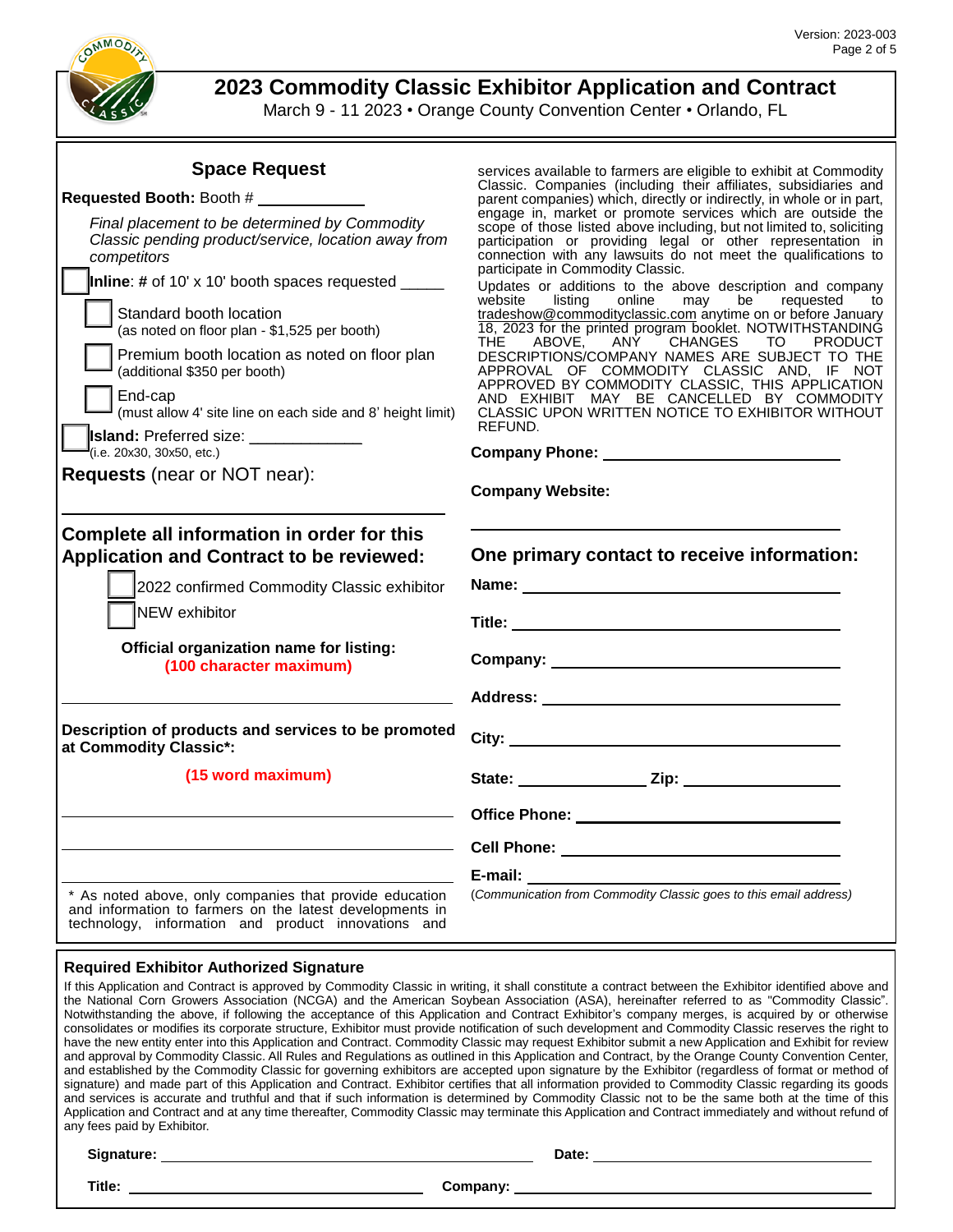

March 9 – 11, 2023 • Orange County Convention Center • Orlando, FL

## **2023 Commodity Classic Exhibitor Rules and Regulations - 1 of 3**

- 1. **Assignment, Subletting:** The arrangement for the space and privileges granted herein, or any part thereof, cannot be assigned, sublet or otherwise disposed of by Exhibitor without the consent of the National Corn Growers Association (NCGA) and American Soybean Association (ASA).
- 2. **Exhibitor Conduct:** No persons other than the Exhibitor's employees may exhibit or solicit business in the assigned space. Advertising and solicitation of orders by persons not registered to exhibit at the Commodity Classic is not permitted. No exhibitor is permitted to show goods or services other than those manufactured or provided by its firm in the regular course of business. Exhibitor representatives may not enter the exhibition other than exhibitor scheduled admission times, without prior permission of Commodity Classic.
- 3. **Exhibitor Property:** Commodity Classic will employ guards to take reasonable precautions for safeguarding the exhibitors' property. However, neither Commodity Classic, ASA, NCGA, sponsoring organizations, the Orange County Convention Center ("Convention Center"), nor employees or agents thereof will be liable for loss or damage to property of the Exhibitor or its representative from theft, fire, accident, loss in transit or other causes. Notwithstanding the above, exhibitors may make their own security arrangements regarding items requiring special security.
- 4. **Liability and Indemnification:** Exhibitor shall assume all liability for damage to the Convention Center by reason of its exhibit. Each exhibitor and display house shall provide a Certificate of Insurance to Commodity Classic prior to being allowed on the show floor for set-up as a requirement of participation in this show. Exhibitor agrees that the Commodity Classic, ASA, NCGA, sponsoring organizations, Convention Center, and their respective officers, directors, employees and agents are not responsible for any damages or charges imposed for violation of any law or ordinance whether due to Exhibitor or agent of Exhibitor. Exhibitor agrees that at the conclusion of the show, Exhibitor shall surrender the space occupied in the convention center in the same condition it was in at start of move-in. Exhibitor agrees that it is responsible for the defense and payment of any and all claims, demands and suits on account of any alleged injuries, death or other loss by individuals, or damage to property or other loss, to any party occurring in the Convention Center area or elsewhere because of the acts or omissions of the Exhibitor, its employees or agents, licensees, guests or contractors. Exhibitor agrees to defend, indemnify and hold harmless, the Convention Center, NCGA, ASA, Commodity Classic, and their owners, managers, officers or directors, agents, employees, independent contractors, subsidiaries and affiliates (collectively "Indemnitees"), from any and all claims, actions, causes of action, demands or liabilities of whatsoever kind and nature including judgments, interest, attorneys' fees, and all other costs, fees, expenses and charges which any Indemnitee, its officers, directors, employees, and agents, and each of them, may incur arising out of the negligence, gross negligence or willful or wanton misconduct of the Exhibitor, its officers, directors, employees, agents, contractors, or any other person or organization hired by the Exhibitor. Exhibitor's liability shall include, but not be limited to, all losses, costs, damages, or expenses arising from or out of or by reason of any accident or bodily injury or other occurrences to any person or persons, including the Exhibitor, its agents, employees, and business invitees which

arise from or out of the Exhibitor's occupancy and use of the exhibition premises, the Convention Center, or any part thereof. The term of this section shall survive the termination or expiration of this Application and Contract.

- 5. **Eligibility and Exhibitor Activities:** Commodity Classic reserves the right, in its sole discretion, to determine the eligibility of any company, product, promotion or part thereof, that in its opinion is not in keeping with the character or purpose of the Commodity Classic or is marketing goods and services other than those approved goods and services outlined in this Application and Contract. Exhibitors shall not make misleading claims. Regardless of timing or format, Exhibitors may not engage in conduct or activities prior to or during the show, at their booth or at any other Commodity Classic location including, but not limited to, hotels which Commodity Classic determines has or will have a negative impact on the programs or operations of NCGA, ASA, Affiliates or sponsors including, but not limited to, soliciting for participation, promoting or providing legal or other representation in connection with any lawsuits, or which is otherwise outside the character and purpose of Commodity Classic. Exhibitor acknowledges and agrees that Commodity Classic shall have the sole and final determination in these matters and that Exhibitors in violation of this provision shall forfeit their exhibit space or, if it is already occupying its exhibit space, Exhibitor shall be immediately removed from the show. No refunds will be provided.
- 6. **Exhibit Location:** Exhibitor booth location preference will be given first to confirmed 2022 Exhibitors and then considered on first served basis after space is released to the general public. However, Commodity Classic will be the sole assignor of the Exhibitor's booth location. Commodity Classic reserves the right to rearrange the floor plan and relocate any exhibit upon notification with said Exhibitor. Commodity Classic retains the right for first-priority assignment of association and association-related booths that may not be displaced by other Exhibitors regardless of the point system or booth assignment process.
- 7. **Exhibit Specifications:** Exhibits must be arranged so as not to obstruct the general view or hide other exhibits. Booth construction and materials must meet guidelines of the convention center, including multiple story and enclosed booths. Inline exhibitors may not erect a back wall higher than 8' or side higher than 3'. End caps must allow for a 4' site line on each side of the back of the booth (maximum width of back booth is 12' to allow a site line for exhibitors behind end cap and be no higher than 8').
- 8. **Safety:** The Exhibitor is entirely responsible for the leased space and agrees to reimburse Commodity Classic for any damage to the booth floors, walls, parking lot, or equipment. All food and product samples to be distributed at the show must be approved by the exclusive caterer in advance. All materials must be flame proofed. No flammable or toxic fluids or substances may be used or shown in the hall. Smoking and helium balloons are prohibited in the hall.
- 9. **Flooring and Equipment:** Flooring in your exhibit space is mandatory but not provided with exhibit space purchase. If you are not providing your own flooring for your booth, you must rent carpet from the show's General Services Contractor. Show Management reserves the right to "force carpet" any exhibit area that is without flooring by the published time/date in the exhibit services kit. Exhibitor is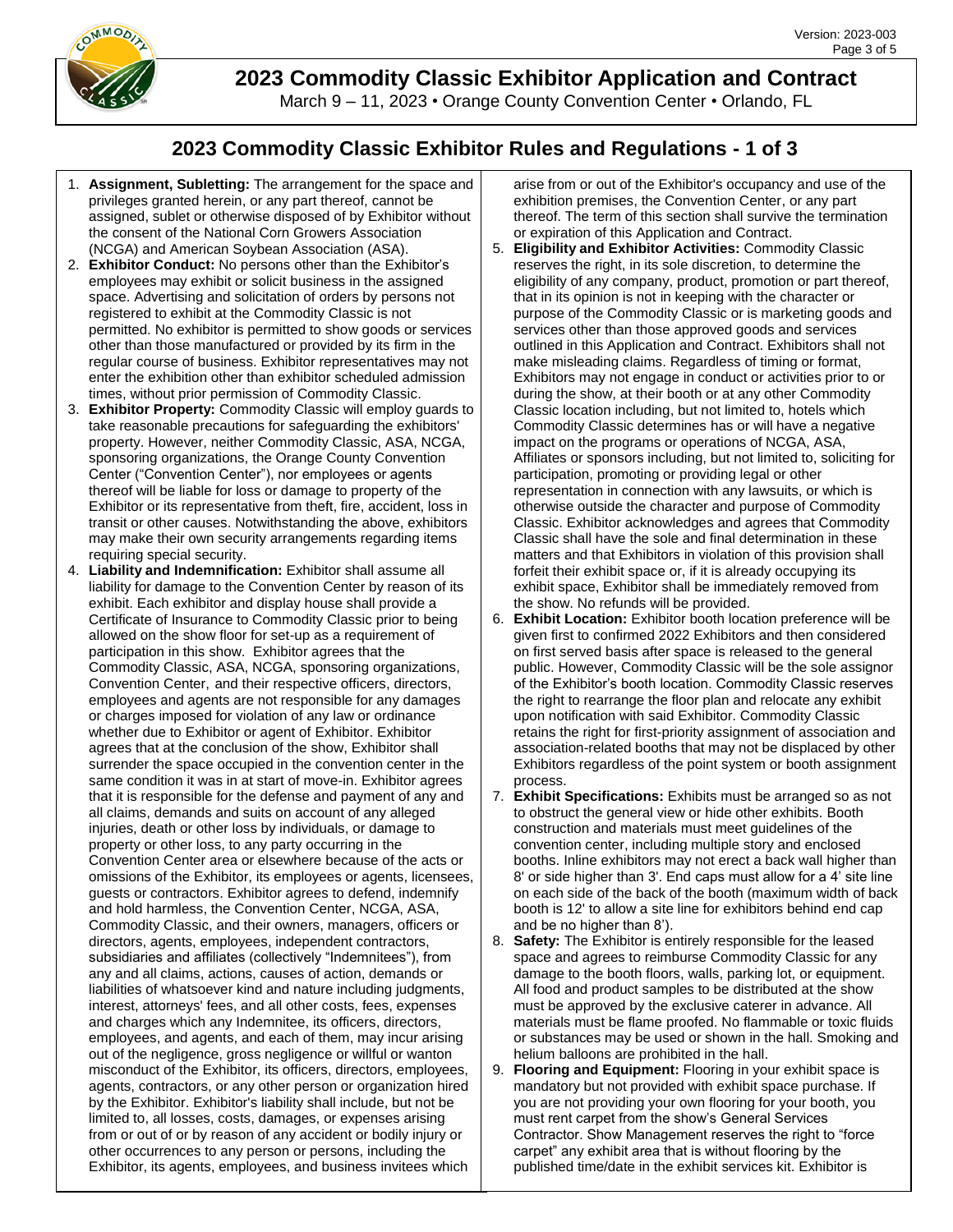

March 9 – 11, 2023 • Orange County Convention Center • Orlando, FL

## **2023 Commodity Classic Exhibitor Rules and Regulations – 2 of 3**

responsible for flooring cost. Booths must have back sides of displays covered when visible from an aisle (i.e. drape on back side of a pop-up structure in an island booth). Any additions or improvements to space other than standard equipment shall be at the Exhibitor's expense, subject to approval by the Commodity Classic and may be obtained through the official decorator/suppliers. Compliance with federal, state and local fire, tax and other laws and ordinances is required.

- 10.**Sound:** Exhibitors shall be responsible for maintaining booth noise so as not to interfere with the normal display and conversation of other exhibitors. Speakers and other sound devices should be positioned so as to direct sound into the booth rather than into the aisle. Sound and noise should not exceed 80 decibels when measured from the aisle immediately in front of a booth. Show Management will intervene if necessary, and reserves the right to shut down exhibits deemed objectionable with booth noise by Show Management. Each exhibit will be operated in a dignified manner so as not to constitute an annoyance to adjoining exhibitors. 1. First warning - The Exhibitor shall be issued a verbal warning indicating a violation has occurred and instructing the Exhibitor to immediately correct the offense. 2. Second warning – The Source of the offense shall be shut off for a maximum of one hour. 3. Third warning final - The source of the offense shall be shut off for the remainder of the show. There will be no refund in whole or in part, of any exhibit or service order fees. The use of music in booth requires an appropriate license from BMI, ASCAP or similar organizations. Commodity Classic reserves the right to restrict exhibits which because of noise, method of operation or other reason become objectionable. Exhibits which, in the opinion of Commodity Classic, detract from the general character of the exhibit as a whole will be prohibited. This reservation includes persons, things, conduct, printed matter or anything of a character that Commodity Classic determines is objectionable. In the event of eviction, Commodity Classic is not liable for refunds.
- 11.**Signage:** The aisles, passageways and overhead spaces remain strictly under control of Commodity Classic. No signs, decorations, banners, advertising matter or special exhibits will be permitted in these areas except by purchase of aisle space and special permission of Commodity Classic. No overhead signage / materials may be hung from the ceiling by exhibitors, except islands of 6 or greater booths may hang professionally-produced signage and/or lighting over their ground supported booth. Lighting must be indirect and completely shielded so as to eliminate glare and interference with other exhibitors and guests. Displays which have large suspended video screens or rotating lighting must be preapproved by Show Management in advance. The top of the booth's sign may not extend more than 22' from the exhibit hall floor without prior approval. Signage, draping and lighting MAY NOT block any Commodity Classic signage or other booths. Hanging signs and/or lighting must be hung directly over the booth and not the aisles. All signs, regardless of size, should be constructed of lightweight metals and plastics to allow greater flexibility and ease of installation. Signs and/or lighting should not be more than 50% of your booth space in size. All rigging must be requested first through the appointed decorator who will coordinate approval with show management and services as needed with the convention

center if they require providing rigging services. All hanging signage and/or lighting must adhere to the policies of the show facility. Commodity Classic reserves the right to refuse the use of such hanging signage and/or lighting that in its opinion is not in keeping with the character or purpose of the Commodity Classic, or causes injury or interferes with the display of other exhibitors. Obstruction of the aisles is strictly prohibited. Approval for the use of rigging for booth structure support, hanging signs, graphics, or draping at any height, is at the discretion of Commodity Classic Show Management. Variances may be issued at the exhibit management's discretion. Drawings should be available for inspection.

- 12.**Force Majeure:** If NCGA or ASA should be prevented or materially affected from conducting the Commodity Classic show, the Commodity Classic show is canceled, shortened, delayed, or otherwise altered or changed, or Commodity Classic cannot permit the Exhibitor to occupy this exhibit space due to circumstances beyond its control or determines not to offer the Commodity Classic at its sole discretion, the Commodity Classic will refund the Exhibitor the amount of the rental fee paid less an administrative fee to offset costs with no further obligation or liability to the Exhibitor. In all circumstances, Commodity Classic shall notify the Exhibitor at the earliest date possible of the circumstances preventing the Commodity Classic from being held. Exhibitors acknowledge and agree that Commodity Classic shall not be responsible for any losses or damages Exhibitors may incur in connection with the cancellation, modification, or alteration of the Commodity Classic show including, but not limited to, travel to the show, exhibit setup, and employee wages.
- 13.**Exhibit Personnel:** Exhibit hall admission is by official badge only. Exhibit personnel must wear Commodity Classic Exhibitor identification badges while on the exhibit floor. Exhibitors receive two complimentary exhibitor registrations for the first 10' x 10' exhibit space and one additional complimentary registration for each additional booth.
- 14.**Americans with Disabilities Act:** Exhibitors shall be responsible for compliance with the Americans with Disabilities Act as it relates to their participation in the Commodity Classic show, their booth, promotional materials and other services and activities conducted by the Exhibitor during the Commodity Classic show.
- 15.**Installation and Dismantling:** Installation of booths must be complete at time published or space will be released without refund. The Exhibitor agrees to not dismantle, pack or remove any part of its exhibit until the published close. At the final closing of the show, the Exhibitor shall surrender possession of the exhibit area to Commodity Classic. All booth items not arranged for at the conclusion of the published dismantling time may be disposed of or handled at the official contractor's discretion at the Exhibitor's expense.
- 16.**Exhibitor Functions:** Any exhibitor which would like to use function space at any of Commodity Classic's contracted hotels or within the Convention Center must first obtain the prior written approval of Commodity Classic for use of such space through the Show Director. Should the planned use of the function space be for goods and services outside the scope of those listed in this Application and Contract or for goods or services outside of the character and purpose of the show, such exhibitor shall be deemed to have consented to the termination of its function space and waives any and all